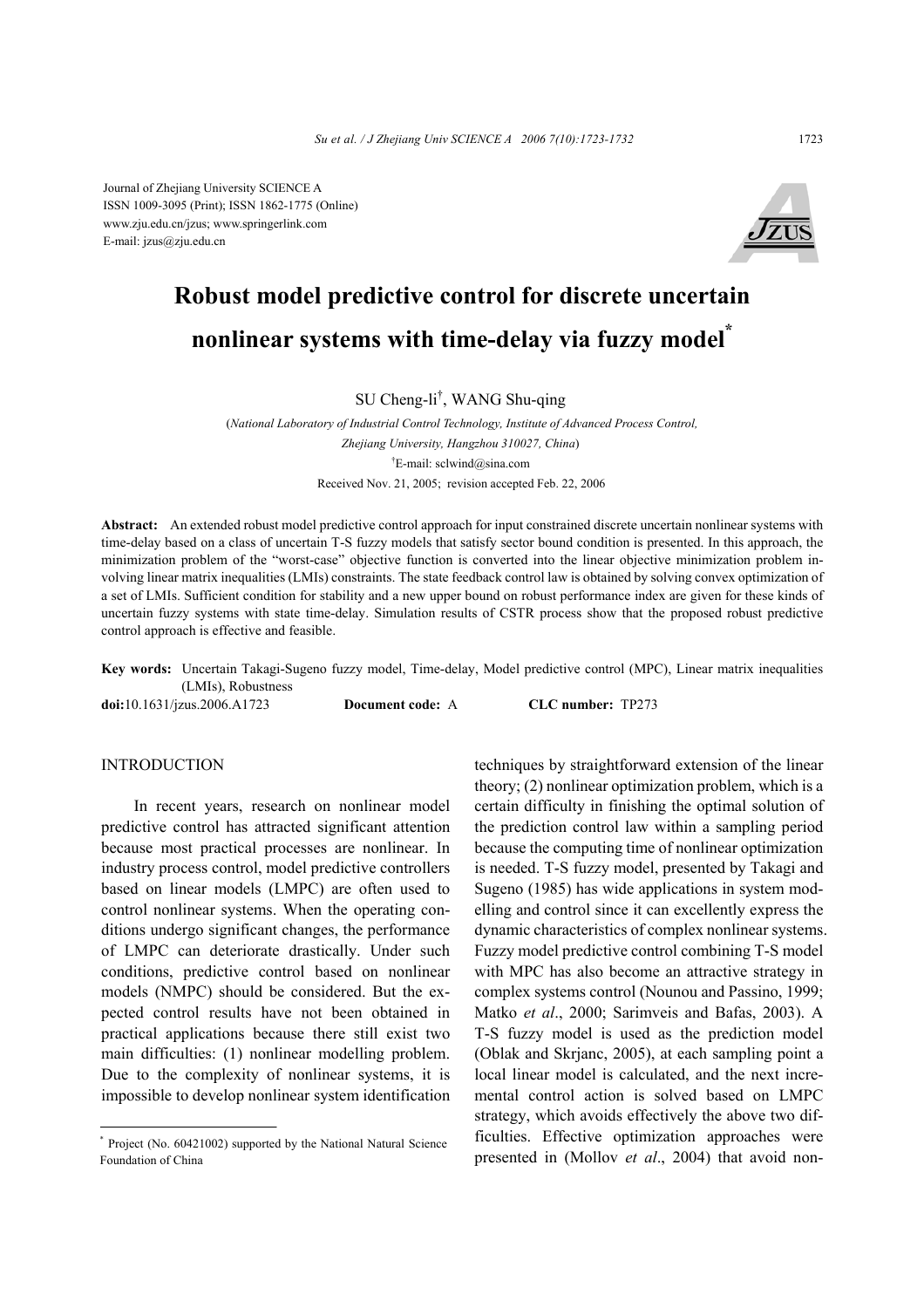convex optimization by employing a single local linear model or a set of local linear models to approximate the fuzzy model along the predicted trajectory. The control signal is obtained by solving a constrained quadratic program (QP). To account for errors introduced by the linearization, an iterative optimization scheme is proposed.

However, time delay and parameter uncertainty are frequently encountered in the behavior of many practical processes and are very often the main cause for poor performance and instability of control systems. In view of this, the robustness issue of time-delay and parameter uncertain systems is a topic of great practical importance that has attracted much interest for several decades (Hu and Chen, 2004; Li *et al*., 2000; Wang *et al*., 2004; Zheng *et al*., 2005). A new approach for robust MPC synthesis that allows explicit incorporation of the description of the plant uncertainty in the problem formulation was presented in (Kothare *et al*., 1996). In this approach, a state feedback control law that minimizes a "worst-case" infinite horizon objective function subject to constraints on control input and plant output is reduced to a convex optimization involving linear matrix inequalities (LMIs). An improved state feedback model predictive control approach was given for the systems with delayed state variable, delayed input and measurable disturbance (Yan and Hu, 2004). Casavola *et al*.(2004) presented a novel robust predictive control algorithm for uncertain input-saturated linear systems described by structured norm-bounded model uncertainties.

In this paper, an extended robust predictive control approach using uncertain T-S fuzzy model satisfying sector bound condition is proposed for input constrained discrete nonlinear systems with state time-delay. First, discrete uncertain nonlinear systems with state time-delay are described based on a class of uncertain T-S models satisfying sector bound condition. Then, an extended robust predictive control approach for these kinds of systems is presented. The robust constrained MPC problem with state feedback is formulated as an LMIs problem. Under the existence of the feasible solution, a sufficient condition for robust stability is given. And then, a simulation example of CSTR process is given to show that the proposed approach is effective and feasible. Finally, the conclusion of this paper is given.

## TAKAGI-SUGENO MODEL FOR DISCRETE UNCERTAIN SYSTEM WITH TIME-DELAY

The Takagi-Sugeno fuzzy model is described by fuzzy IF-THEN rules that represent local linear input-output relations of a nonlinear system. The *i*th rule of the uncertain T-S fuzzy model with state time-delay is of the following form

Plant rule *i*: IF  $z_1(t)$  is  $M_{i1}$  and  $\ldots$ , and  $z_p(t)$  is  $M_{ip}$ , THEN *x*(*k*+1)=*Aix*(*k*)+*A*d*ix*(*k*−*d*)+*Biu*(*k*)+*fi*(*x*,*u*),  $\mathbf{x}(k) = \theta(k), \quad k \in [-d, 0], \quad i = 1, ..., N$ (1)

satisfying the following input constraints

$$
\|\boldsymbol{u}(k)\|_2 \leq u_{\text{max}},\tag{2}
$$

where  $\mathbf{x}(k) \in \mathbb{R}^{n_x}$  is the state vector,  $\mathbf{u}(k) \in \mathbb{R}^{n_u}$  is the input vector,  $u_{\text{max}}$  is a positive real number,  $A_i, A_{di} \in \mathbb{R}^{n_x \times n_x}, B_i \in \mathbb{R}^{n_x \times n_u}$  are constant matrices,  $M_{ij}$  is the fuzzy set,  $N$  is the number of IF-THEN rules,  $z_1(k), \ldots, z_p(k)$  are the premise variables, *d* is the state time delay,  $\theta(k)$  is the initial condition of the state defined on  $-d \le k \le 0$ ,  $f_i(x, u) \in \mathbb{R}^{n_x}$  includes the parameter uncertainty and modelling error which satisfies the following sector bound condition

$$
f_i^{\mathrm{T}}(\mathbf{x}, \mathbf{u}) f_i(\mathbf{x}, \mathbf{u}) = \mu_i^2 \begin{bmatrix} \mathbf{x} \\ \mathbf{u} \end{bmatrix}^{\mathrm{T}} \begin{bmatrix} \mathbf{x} \\ \mathbf{u} \end{bmatrix} . \tag{3}
$$

In this paper, the premise variables are assumed to be independent of the input variable  $u(k)$ . Given a pair of  $(x(k), u(k))$ , the output of the fuzzy system Eq.(1) is expressed as follows

$$
\mathbf{x}(k+1) = \sum_{i=1}^{N} \{ h_i[z(k)] [A_i \mathbf{x}(k) + A_{di} \mathbf{x}(k-1) + B_i \mathbf{u}(k) + f_i(\mathbf{x}, \mathbf{u}) ] \}, \quad (4)
$$

where

$$
z(k)=[z_1(k), z_2(k), ..., z_p(k)],
$$
  
\n
$$
h_i[z(k)]=w_i[z(k)]/\sum_{i=1}^N w_i[z(k)],
$$
  
\n
$$
w_i[z(k)]=\prod_{j=1}^p M_{ij}[z_j(k)].
$$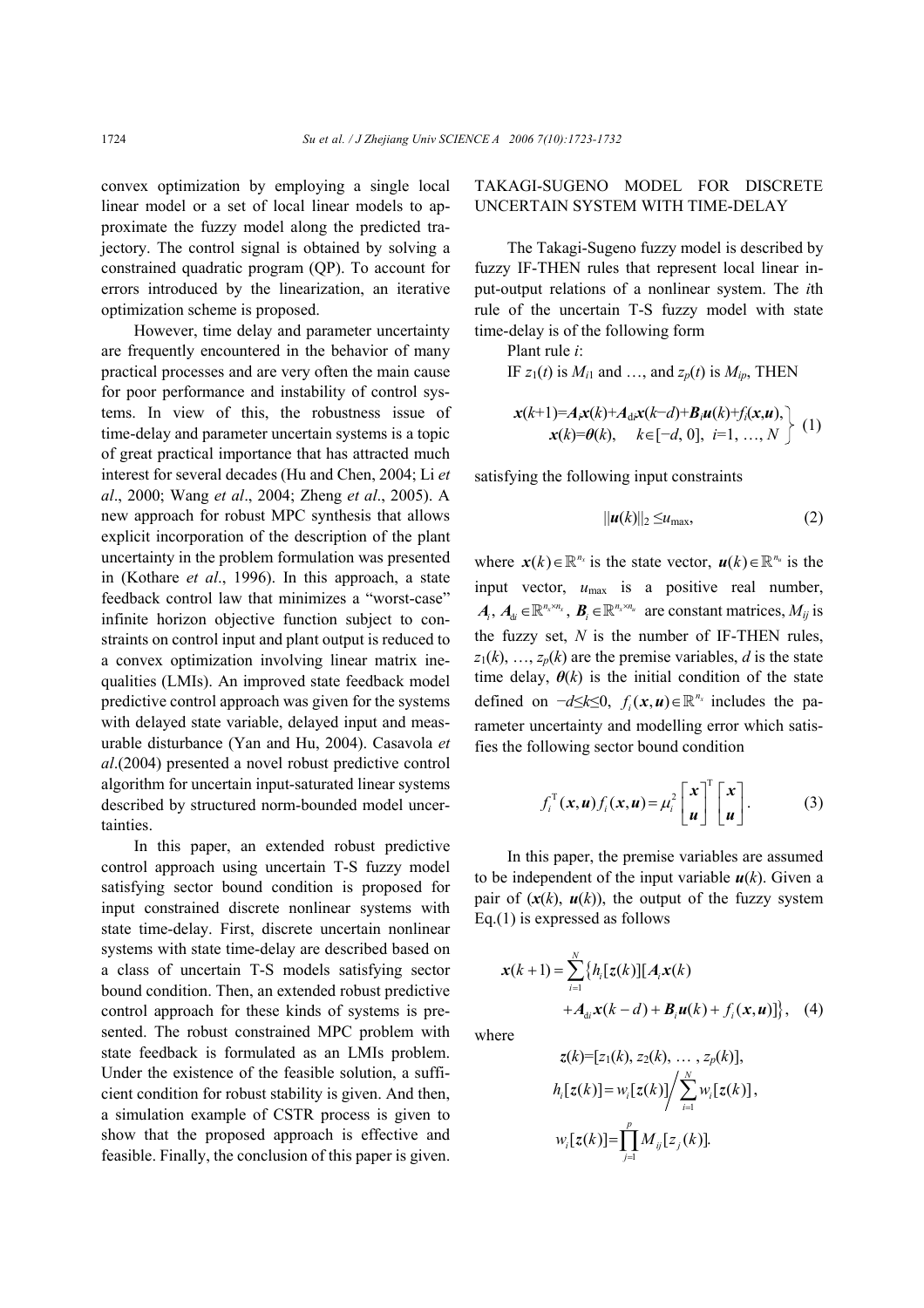$∀k$ ,  $M_{ij}[z_j(k)]$  is the grade of membership of  $z_j(k)$  in  $M_{ij}$ . Note that

$$
\sum_{i=1}^{N} h_i[z(k)] = 1, \quad h_i[z(k)] \ge 0, \quad i = 1, \ldots, N. \tag{5}
$$

Let

$$
A(k) = \sum_{i=1}^{N} h_i[z(k)]A_i, A_d(k) = \sum_{i=1}^{N} h_i[z(k)]A_d,
$$
  

$$
B(k) = \sum_{i=1}^{N} h_i[z(k)]B_i, \mu(k) = \sum_{i=1}^{N} h_i[z(k)]\mu_i.
$$

The final output of the uncertain fuzzy system with state time-delay is rewritten as follows

$$
\mathbf{x}(k+1) = A(k)\mathbf{x}(k) + A_d(k)\mathbf{x}(k-d) + B(k)\mathbf{u}(k) + f(\mathbf{x}, \mathbf{u}).
$$
\n(6)

## ROBUST FUZZY PREDICTIVE CONTROL BASED ON DISCRETE UNCERTAIN SYSTEM WITH TIME-DELAY

MPC, also known as moving horizon control or receding horizon control, has become very successful in process industries, especially in the control of processes that are constrained, multivariable, uncertain and time delayed. In general, MPC solves online an open-loop optimal control problem subject to system dynamics and constraints at each time instant and implements only the first element of the control profile. At each sampling time *k*, plant measurements are obtained and a model of the process is used to predict the future outputs of the process. Using these predictions, control series  $u(k+j|k)$  ( $j\geq 0$ ) are computed by minimizing a nominal objective function *J*(*k*) over a prediction horizon as follows

$$
\min_{\mathbf{u}(k+j|k), j=0,1,\cdots,\infty} J(k). \tag{7}
$$

Kothare *et al*.(1996) presented a min-max MPC design technique in which the minimization of the nominal cost function is modified to a minimization of the "worst-case" objective function. The min-max objective function of robust MPC is described as follows

$$
\min_{\substack{u(k+j|k) \\ j=0, 1, \cdots, \infty}} \max_{\substack{A(k+j), A_0(k+j), \\ B(k+j)}} J(k).
$$
 (8)

At sampling time *k*, consider a quadratic Lyapunov-Krasovskii function for the system Eq.(6)

$$
V[x(k)] = x^{T}(k)Px(k) + \sum_{l=1}^{d} x^{T}(k-l)P_{d}x(k-l), (9)
$$

where  $P$  and  $P_d$  are symmetric positive definite matrices. Supposing *V* satisfies the following inequality

$$
V[x(k+j+1|k)]-V[x(k+j|k)]\le
$$
  
- $x^T(k+j|k)\mathbf{Qx}(k+j|k)-\mathbf{u}^T(k+j|k)\mathbf{R}\mathbf{u}(k+j|k),$  (10)

where *Q* and *R* are positive definite matrices. With the conditions  $V[x(\infty]k] = 0$  and  $x(\infty]k = 0$ , summing Eq.(10) from  $j=0$  to  $j=\infty$  gives

$$
-V[x(k|k)] \leq -J(k),\tag{11}
$$

Then the upper bound on the objective function  $J(k)$  is derived as

$$
\max_{A(k+j), A_4(k+j), B(k+j)} J(k) \le V[x(k|k)].
$$
 (12)

The robust MPC problem is reduced to the following minimization problem

$$
\min_{\mathbf{u}(k+j|k), j=0,1,\cdots,\infty} V[\mathbf{x}(k|k)] \tag{13}
$$

subject to Eqs. $(2)$ ,  $(6)$  and  $(10)$ .

**Theorem 1** Let  $x(k|k)$  be the state of the uncertain fuzzy system with time-delay measured at the sampling time *k*,  $u(k+j|k) = Kx(k+j|k)$  (*j*≥0) be the state feedback predictive control law satisfying the Euclidean norm constraints  $||u(k+j|k)||_2 \le u_{\text{max}}$ , then the state feedback matrix  $\boldsymbol{K}$  in the control law that minimizes the upper bound  $V[x(k|k)]$  on the robust performance objective function  $J(k)$  at the sampling time *k* is given by

$$
K = Y\overline{P}^{-1}, \tag{14}
$$

where  $\bar{P}$  >0 and *Y* are obtained from the solution (if it exists) of the following linear objective minimization problem

$$
\min_{\substack{\gamma, \overline{P}, Y, u(k+j|k) \\ j=0,\cdots,\infty}} \gamma \tag{15}
$$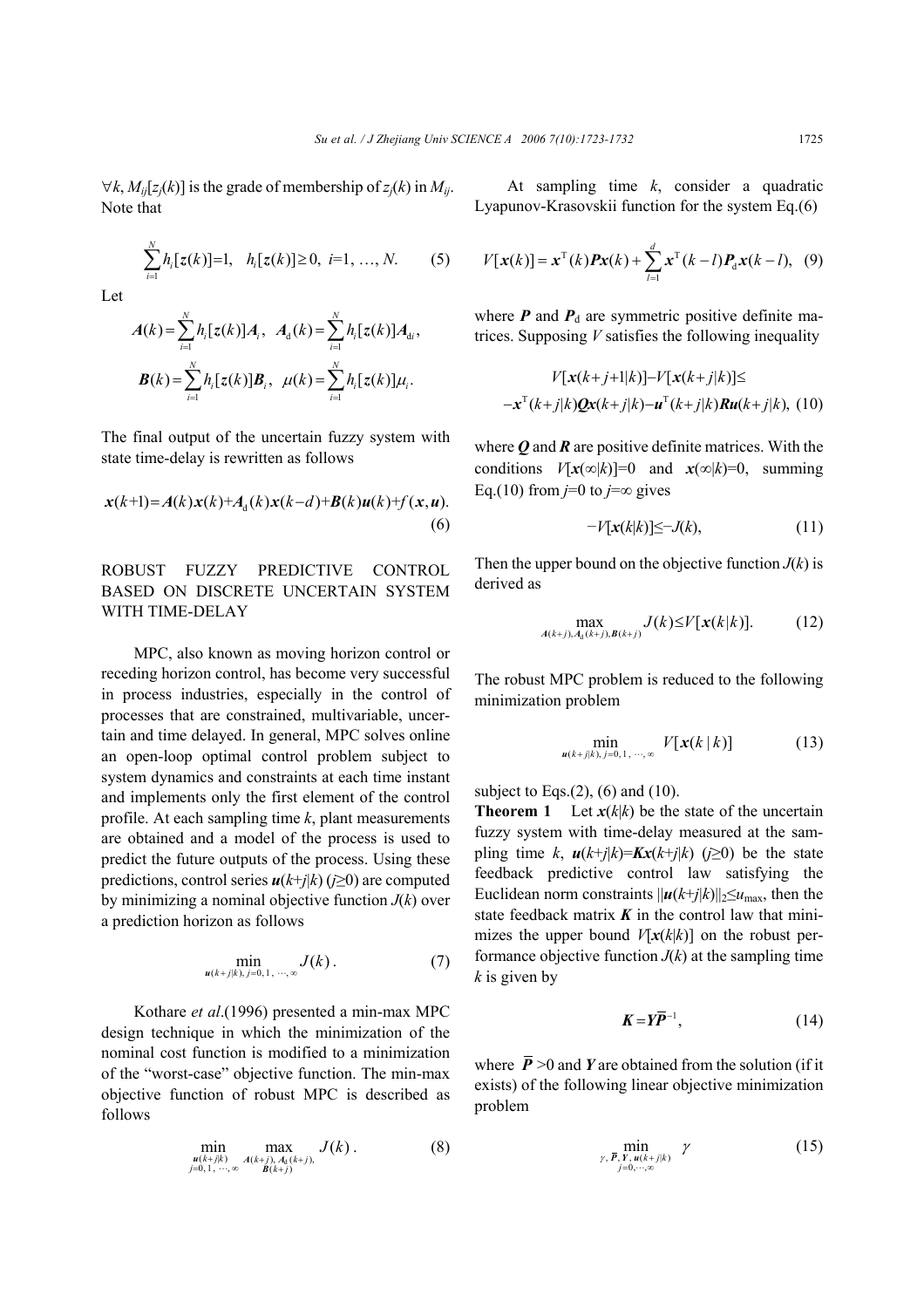subject to

$$
\begin{bmatrix}\n1 & x^{T}(k|k) & x^{T}(k-1|k) & \cdots & x^{T}(k-d|k) \\
x(k|k) & \overline{P} & 0 & \cdots & 0 \\
x(k-1|k) & 0 & \overline{P}_{a} & \cdots & 0 \\
\vdots & \vdots & \vdots & & \vdots \\
x(k-d|k) & 0 & 0 & \cdots & \overline{P}_{a}\n\end{bmatrix} \ge 0
$$
\n
$$
\begin{bmatrix}\n\overline{P} & \overline{P} & \overline{P}Q^{1/2} & Y^{T}R^{1/2} & \mu_{i}\overline{P} & \mu_{i}Y^{T} & (A+B_{i}Y)^{T} & 0 \\
\overline{P} & \overline{P}_{a} & 0 & 0 & 0 & 0 & 0 \\
Q^{1/2}\overline{P} & 0 & \gamma I & 0 & 0 & 0 & 0 \\
\mu_{i}\overline{P} & 0 & 0 & \gamma I & 0 & 0 & 0 \\
\mu_{i}\overline{P} & 0 & 0 & 0 & \gamma I & 0 & 0 \\
\mu_{i}\overline{P} & 0 & 0 & 0 & \gamma I & 0 & 0 \\
\mu_{i}\overline{P} & 0 & 0 & 0 & 0 & \gamma I & 0 & 0 \\
(A+B_{i}Y) & 0 & 0 & 0 & 0 & 0 & \overline{P}-\gamma I & A_{a}^{T} \\
0 & 0 & 0 & 0 & 0 & 0 & 0 & A_{a} & \overline{P}_{a}^{T}\n\end{bmatrix}
$$
\n
$$
\ge 0, \quad i=1, ..., N,
$$
\n(17)

$$
\begin{bmatrix} u_{\text{max}}^2 \boldsymbol{I} & \boldsymbol{Y} \\ \boldsymbol{Y}^{\text{T}} & \boldsymbol{\bar{P}} \end{bmatrix} \geq 0. \tag{18}
$$

**Proof** The minimization of  $V[x(k|k)]$  is equivalent to the linear objective minimization problem of the following LMIs problem

$$
\min_{\gamma, \overline{P}, Y, u(k+j|k) \atop j=0,\cdots,\infty} \gamma
$$

subject to

$$
\boldsymbol{x}^{\mathrm{T}}(k)\boldsymbol{P}\boldsymbol{x}(k)+\sum_{l=1}^{d}\boldsymbol{x}^{\mathrm{T}}(k-l)\boldsymbol{P}_{\mathrm{d}}\boldsymbol{x}(k-l)\leq\gamma.\quad(19)
$$

After substituting  $\overline{P} = \gamma P^{-1}$ ,  $\overline{P}_d = \gamma P_d^{-1}$  into Eq.(19), and using Schur complements (Boyd *et al*., 1994), we can obtain Eq.(16).

To obtain Eq.(17), substitute  $x(k+j|k)$ ,  $u(k+j|k)=$ *Kx*( $k+j|k$ ) ( $j \ge 0$ ) into Eq.(10) to get

$$
M^{\text{T}}\begin{bmatrix} \overline{A}_{11} & \overline{A}_{k}^{\text{T}}(j)PA_{4k}(j) & \overline{A}_{k}^{\text{T}}(j)P \\ A_{dk}^{\text{T}}(j)P\overline{A}_{k}(j) & A_{dk}^{\text{T}}(j)PA_{4k}(j) - P_{d} & A_{dk}^{\text{T}}(j)P \\ PA_{k}(j) & PA_{dk}(j) & P \end{bmatrix}M \\ \leq 0, \tag{20}
$$

where 
$$
\mathbf{M} = \begin{bmatrix} \mathbf{x}_k(j) \\ \mathbf{x}_{k-d}(j) \\ f[\mathbf{x}_k(j)] \end{bmatrix} . \quad \overline{A}_{11} = \overline{A}_k^{\mathrm{T}}(j) \mathbf{P} \overline{A}_k(j) + \mathbf{P}_{d} - \mathbf{P} +
$$

 $+ Q + K^{\mathrm{T}} R K$ ,  $\overline{A}_{k}(j) = A_{k}(j) + B_{k}(j) K$ .  $x_{k}(j)$ ,  $x_{k-d}(j)$ ,  $A_{k}(j)$ ,  $A_{dk}(j)$ ,  $B_k(j)$  are the simplified expressions of  $x(k+j|k)$ , *x*(*k*−*d*+*j*|*k*), *A*(*k*+*j*), *A*<sub>d</sub>(*k*+*j*), *B*(*k*+*j*) respectively.

From Eq.(3), considering  $u(k+j|k)=Kx(k+j|k)$ , we can obtain

$$
fT[xk(j)]f[xk(j)]- $\mu$ <sup>2</sup>**x**<sub>k</sub><sup>T</sup>(j)(**I**+**K**<sup>T</sup>**K**)**x**<sub>k</sub>(j) ≤0, (21)
$$

Eq.(21) is equivalent to

$$
M^{T}\begin{bmatrix} -\mu^{2}(I + K^{T}K) & 0 & 0 \\ 0 & 0 & 0 \\ 0 & 0 & I \end{bmatrix} M \leq 0.
$$
 (22)

From S-procedure (Boyd *et al*., 1994), we can know that if Eqs.(20) and (22) are both satisfied, and that ∀*ε*>0 exists, Eq.(23) can be obtained as

$$
\begin{bmatrix}\n\overline{A}_{11} - \varepsilon \mu^2 (I + K^{\mathrm{T}} K) & \overline{A}_{k}^{\mathrm{T}}(j) P A_{\mathrm{d}k}(j) & \overline{A}_{k}^{\mathrm{T}}(j) P \\
A_{\mathrm{d}k}^{\mathrm{T}}(j) P \overline{A}_{k}(j) & A_{\mathrm{d}k}^{\mathrm{T}}(j) P A_{\mathrm{d}k}(j) - P_{\mathrm{d}} & A_{\mathrm{d}k}^{\mathrm{T}}(j) P \\
P \overline{A}_{k}(j) & P A_{\mathrm{d}k}(j) & P - \varepsilon I\n\end{bmatrix} \leq 0,
$$
\n(23)

with  $\epsilon^{-1}$ ,  $\epsilon^{-1}P_{d}$ ,  $\epsilon^{-1}Q$ ,  $\epsilon^{-1}R$  being replaced with *P*,  $P_{d}$ ,  $Q$ , *R* respectively to eliminate variable  $\varepsilon$ , Eq.(23) further becomes

$$
\begin{bmatrix}\n\overline{A}_{11} - \mu^2 (I + K^{\mathrm{T}} K) & \overline{A}_{k}^{\mathrm{T}}(j) P A_{\mathrm{d}k}(j) & \overline{A}_{k}^{\mathrm{T}}(j) P \\
A_{\mathrm{d}k}^{\mathrm{T}}(j) P \overline{A}_{k}(j) & A_{\mathrm{d}k}^{\mathrm{T}}(j) P A_{\mathrm{d}k}(j) - P_{\mathrm{d}} & A_{\mathrm{d}k}^{\mathrm{T}}(j) P \\
P \overline{A}_{k}(j) & P A_{\mathrm{d}k}(j) & P-I\n\end{bmatrix} \leq 0.
$$
\n(24)

Considering  $\overline{A}_{11}$  and  $\overline{A}_{k}(j)$ , using Schur complements, Eq.(24) is equivalent to

$$
\begin{bmatrix}\nP-P_d - Q - K^T R K - \mu^2 (I + K^T K) & 0 & 0 \\
0 & P_d & 0 \\
0 & 0 & I\n\end{bmatrix}
$$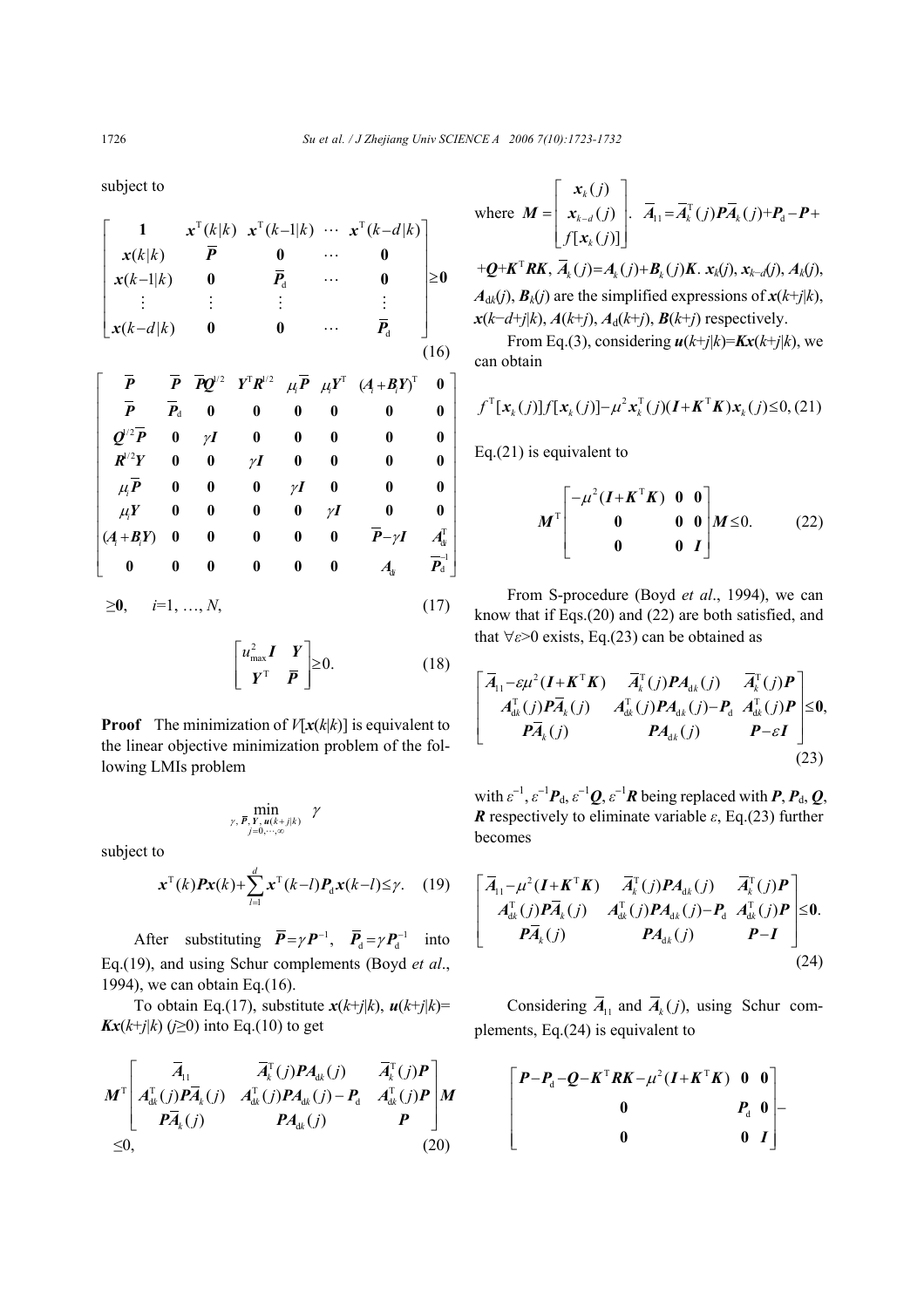$$
\begin{bmatrix}\n[A_k(j) + B_k(j)K]^T \\
A_{dk}^T(j)\n\end{bmatrix} P[A_k(j) + B_k(j)KA_{dk}(j)I] \ge 0.
$$
\n(25)

Further using Schur complements shows that Eq.(25) is equivalent to

$$
\begin{bmatrix}\nN & 0 & 0 & [A_{k}(j) + B_{k}(j)K]^T \\
0 & P_{d} & 0 & A_{dk}^T(j) \\
0 & 0 & I & I \\
A_{k}(j) + B_{k}(j)K & A_{dk}(j) & I & P^{-1}\n\end{bmatrix} \ge 0
$$
\n(26)

where

below).

$$
N = P - Pd - Q - KT RK - \mu2(I + KTK).
$$

Eq.(26) is further rewritten to

$$
\begin{bmatrix} N & [A_k(j) + B_k(j)K]^T \\ A_k(j) + B_k(j)K & \overline{P}^{-1} - I - A_{ak}^T(j)\overline{P}_d^{-1}A_{ak}(j) \end{bmatrix} \ge 0.
$$
\n(27)

Substitute  $\overline{P} = \gamma P^{-1}$ ,  $\overline{P}_d = \gamma P_d^{-1}$ ,  $Y = K\overline{P}$  into Eq.(27), and after pre- and post-multiplying by  $\left| \vec{P} \quad 0 \right|$  $\begin{bmatrix} 0 & I \end{bmatrix}$ **0 0** *P I* , using Schur complements, we can obtain Eq.(28) (see

Since Eq.(28) is affine on  $A_i$ ,  $A_{di}$ ,  $B_i$ ,  $\mu_i$  (*i*=1, …, *N*) and in prediction horizon the strategy of singlestep linearization on T-S model is used, then Eq.(28) is equivalent to Eq.(17).

To obtain Eq.(18), define an invariant set of the state of the uncertain system

$$
\boldsymbol{x}^{\mathrm{T}}(k)\boldsymbol{\overline{P}}^{-1}\boldsymbol{x}(k)+\sum_{l=1}^{d}\boldsymbol{x}^{\mathrm{T}}(k-l)\boldsymbol{\overline{P}}_{\mathrm{d}}^{-1}\boldsymbol{x}(k-l)\leq1.\tag{29}
$$

Considering  $\overline{P} > 0$ ,  $\overline{P}_d > 0$ , from Eq.(29), we can obtain

$$
\boldsymbol{x}^{\mathrm{T}}(k|k)\boldsymbol{\bar{P}}^{-1}\boldsymbol{x}(k|k) \le 1. \tag{30}
$$

For the predictive control input series  $u(k+j|k)$  ( $j\geq 0$ ) satisfying constraints condition over the prediction horizon, we have

$$
\max_{j\geq 0} \| \mathbf{u}(k+j \,|\, k) \|_{2}^{2} = \max_{j\geq 0} \| \mathbf{Kx}(k+j \,|\, k) \|_{2}^{2}
$$
  
 
$$
\leq \lambda_{\max} (\mathbf{P}^{-1/2} \mathbf{K}^{\mathrm{T}} \mathbf{K} \mathbf{P}^{-1/2}) \leq u_{\max}^{2}.
$$
 (31)

Using Schur complements, we obtain

$$
\begin{bmatrix} u_{\text{max}}^2 I & K\overline{P} \\ \overline{P}K^T & \overline{P} \end{bmatrix} \ge 0.
$$
 (32)

Substitute  $Y = K\overline{P}$ , Eq.(32) is equivalent to Eq.(18).

So by solving the linear objective minimization problem (15) with LMIs constraints (16), (17), (18), the state feedback predictive control law is obtained, and only the first computed control move  $u(k|k)$  is implemented. At the next sampling time, the optimization problem is solved again with new measurements from the plant.

**Lemma 1** (Feasibility) Any feasible solution of the optimization in Theorem 1 at time *k* is also feasible for all time  $t > k$ , thus if the optimization problem in Theorem 1 is feasible at time *k* then it is feasible for all time *t*>*k*.

**Proof** See (Kothare *et al*., 1996).

$$
\begin{bmatrix}\n\overline{P} & \overline{P} & \overline{P}Q^{1/2} & Y^{T}R^{1/2} & \mu \overline{P} & \mu Y^{T} & [A_{k}(j) + B_{k}(j)Y]^{T} & 0 \\
\overline{P} & \overline{P}_{d} & 0 & 0 & 0 & 0 & 0 & 0 \\
Q^{1/2} \overline{P} & 0 & \gamma I & 0 & 0 & 0 & 0 & 0 \\
R^{1/2}Y & 0 & 0 & \gamma I & 0 & 0 & 0 & 0 \\
\mu \overline{P} & 0 & 0 & 0 & \gamma I & 0 & 0 & 0 \\
\mu Y & 0 & 0 & 0 & \gamma I & 0 & 0 & 0 \\
A_{k}(j) + B_{k}(j)Y & 0 & 0 & 0 & 0 & \gamma I & 0 & 0 \\
0 & 0 & 0 & 0 & 0 & 0 & \overline{P} - \gamma I & A_{\frac{1}{4k}}^{T}(j) \\
0 & 0 & 0 & 0 & 0 & 0 & A_{\frac{4k}{}}(j) & \overline{P}_{\frac{1}{4}}^{-1}\n\end{bmatrix}
$$
(28)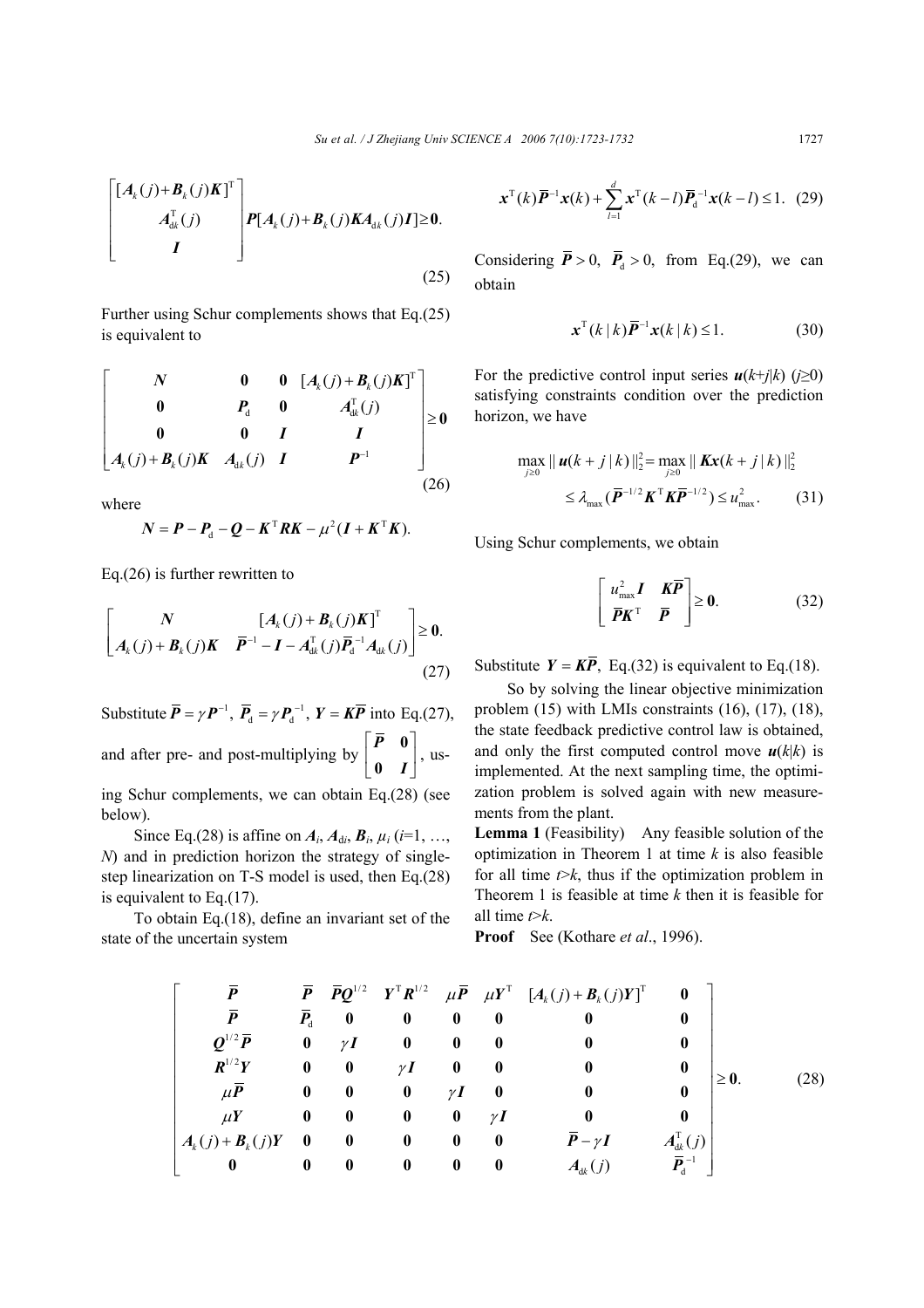**Theorem 2** (Robust stability) The feasible receding horizon state feedback control law obtained from Theorem 1 robustly asymptotically stabilizes the closed-loop system.

**Proof** From the existence of the feasible solution of the optimization problem in Theorem 1 and feasibility in Lemma 1, we can know the feasible state feedback predictive control law  $u(k+j|k) = Kx(k+j|k)$  ( $j \ge 0$ ) guaranteeing that the Lyapunov function  $V[x(k|k)]$  is strictly decreasing in the closed-loop system, so we can conclude that the closed-loop system is asymptotically stable. That is  $x(\infty|k) \rightarrow 0$ .

#### SIMULATION STUDY

Consider the first order irreversible, exothermic reaction  $A \rightarrow B$  carried out in a well-mixed continuously stirred tank reactor (CSTR). The material and energy balance equations of CSTR are described as follows (Cao and Frank, 2000)

$$
V\frac{dA}{dt} = \lambda_q A_0 + q(1 - \lambda)A(t - \alpha) - qA(t)
$$

$$
-VK_0A(t) \exp\left(\frac{-E}{RT(t)}\right), \tag{33}
$$

$$
VC_{\rho} \frac{dT}{dt} = qC_{\rho}[\lambda T_0 + (1 - \lambda)T(t - \alpha) - T(t)]
$$

$$
+ V(-\Delta H)K_0 A(t) \exp\left(\frac{-E}{RT(t)}\right), \qquad (34)
$$

where  $A(t)=\phi_1(t)$  and  $T(t)=\phi_2(t)$  for  $t\in[-\alpha, 0]$ ,  $A(t)$  is the concentration of chemical  $A$ ,  $T(t)$  is the reactor temperature. The remaining constants are defined in (Cao and Frank, 2000).

Let

$$
x_1(t) = \frac{A_0 - A(t)}{A_0}, \ x_2(t) = \frac{T(t) - T_0}{T_0} \left(\frac{-E}{RT(t)}\right),
$$
  

$$
\theta_1(t) = \frac{A_0 - \phi_1(t)}{A_0}, \ \theta_2(t) = \frac{\phi_2(t) - T_0}{T_0} \left(\frac{-E}{RT(t)}\right),
$$
  

$$
t_{\text{new}} = \frac{t}{v}, \ v = \frac{V}{q\lambda}, \ \tau = \frac{\alpha}{v}, \ \gamma_0 = \frac{E}{RT(t)}, \ \beta = \frac{Uv}{VC_p},
$$
  

$$
D_{\alpha} = K_0 v \exp(-\gamma_0), \ \ H = -\Delta H A_0 E / (C_{\rho} T_0^2 R),
$$

$$
u(t) = \frac{T_0 - T_{\rm w}}{T_0} \left( \frac{-E}{RT(t)} \right).
$$

Then CSTR process can be described in the following dimensionless forms

$$
\dot{x}_1(t) = g_1(x) + \left(\frac{1}{\lambda} - 1\right) x_1(t - \tau),
$$
\n(35)

$$
\dot{x}_2(t) = g_2(\mathbf{x}) + \left(\frac{1}{\lambda} - 1\right) x_2(t - \tau) + \beta u(t), \quad (36)
$$

where  $\mathbf{x}(t) = [x_1(t) \ x_2(t)]^T$ ,  $\tau$  is the state time delay,

$$
g_1(\mathbf{x}) = D_{\alpha}[1 - x_1(t)] \exp\left[\frac{x_2(t)}{1 + x_2(t)/\gamma_0}\right] - \frac{1}{\lambda}x_1(t),
$$
  
\n
$$
g_2(\mathbf{x}) = HD_{\alpha}[1 - x_1(t)] \exp\left[\frac{x_2(t)}{1 + x_2(t)/\gamma_0}\right] - \left(\frac{1}{\lambda} + \beta\right)x_2(t),
$$
  
\n
$$
x_i(t) = \theta_i(t), \quad i = 1, 2; \quad t \in [-\tau, 0].
$$

The parameters are given as  $\gamma_0$ =20, *H*=8,  $\beta$ =0.3, *Dα*=0.072, *λ*=0.8, *τ*=1.

It is easy to find three steady states when  $u=0$ , they are  $x_{d1} = (0.1440, 0.8862), x_{d2} = (0.4472, 2.7520),$ *x*<sub>d3</sub>=(0.7646, 4.7052).

In (Cao and Frank, 2000), the continuous T-S fuzzy model of the above CSTR process is given for any expected operating point  $(x_d, u_d)$ , which is a stationary point of the nonlinear system. We assume that the system is perturbed by a bounded nonlinear perturbation (Wang *et al*., 2004) because the modelling and linearization of the system bring about uncertainties. Let the sampling time  $T_s=0.2$  s, here the continuous fuzzy models are discrete, we obtain:

**Rule 1** IF the temperature is low [i.e.  $x_2(k)$  is about 0.8862], THEN

$$
\hat{\mathbf{x}}(k+1) = A_1 \hat{\mathbf{x}}(k) + A_{d1} \hat{\mathbf{x}}(k-d) + B_1 \hat{\mathbf{u}}(k) + f_1[\hat{\mathbf{x}}(k)].
$$

**Rule 2** IF the temperature is medium [i.e.  $x_2(k)$  is about 2.752], THEN

$$
\hat{\mathbf{x}}(k+1) = A_2 \hat{\mathbf{x}}(k) + A_{d2} \hat{\mathbf{x}}(k-d) + B_2 \hat{\mathbf{u}}(k) + f_2[\hat{\mathbf{x}}(k)].
$$

**Rule 3** IF the temperature is high [i.e.,  $x_2(k)$  is about 4.7052], THEN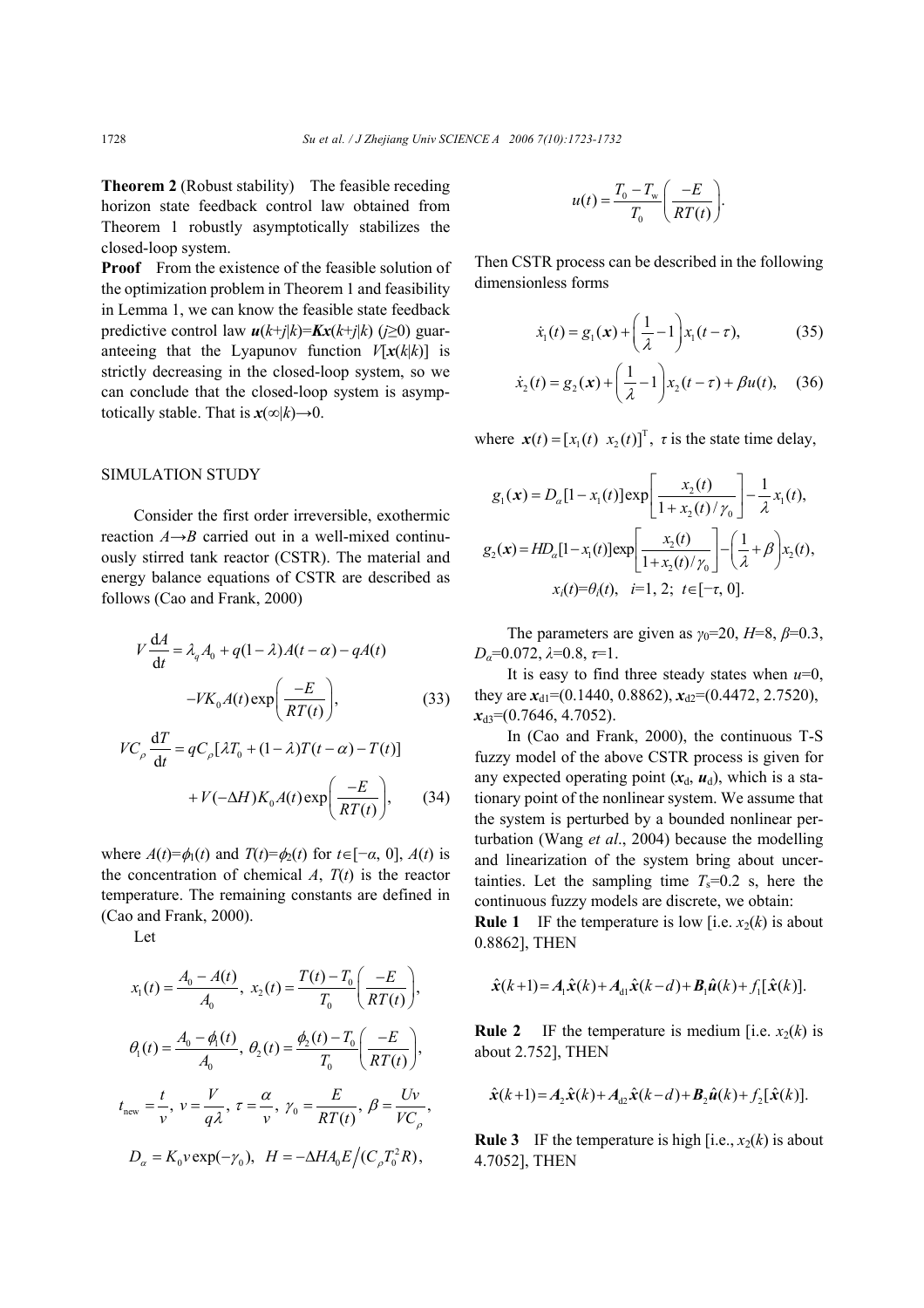$$
\hat{\mathbf{x}}(k+1) = A_3 \hat{\mathbf{x}}(k) + A_{d3} \hat{\mathbf{x}}(k-d) + B_3 \hat{\mathbf{u}}(k) + f_3[\hat{\mathbf{x}}(k)].
$$

The model parameters  $A_i$ ,  $A_{di}$ ,  $B_i$  (*i*=1, 2, 3) can be calculated by the following formulas

$$
A_i = \mathbf{I} + \tilde{A}_i T_s, A_{di} = (e^{\tilde{A}_i T_s} - \mathbf{I})\tilde{A}_i^{-1}\tilde{A}_{di}, B_i = (e^{\tilde{A}_i T_s} - \mathbf{I})\tilde{A}_i^{-1}\tilde{B}_i,
$$
\n(37)

where  $\hat{\mathbf{x}}(k)=\mathbf{x}(k) - \mathbf{x}_d$ ,  $\hat{\mathbf{x}}(k-d)=\mathbf{x}(k-d) - \mathbf{x}_d$ ,  $\hat{\mathbf{u}}(k)=$  $u(k) - u_d$ .  $\tilde{A}_i$ ,  $\tilde{A}_{di}$ ,  $\tilde{B}_i$  are parameters of the continuous fuzzy models (Cao and Frank, 2000). Using Eq.(37), we can obtain

$$
A_{1} = \begin{bmatrix} 0.7145 & 0.0151 \\ 0.2838 & -0.1888 \end{bmatrix}, A_{2} = \begin{bmatrix} 0.5895 & 0.0792 \\ -0.2813 & 0.2234 \end{bmatrix},
$$
  
\n
$$
A_{3} = \begin{bmatrix} 0.0994 & 0.0633 \\ -5.2454 & 1.1967 \end{bmatrix}, A_{d1} = \begin{bmatrix} 0.05 & 0 \\ -0.3358 & 0.2875 \end{bmatrix},
$$
  
\n
$$
A_{d2} = \begin{bmatrix} 0.05 & 0 \\ 1.7404 & -0.5461 \end{bmatrix}, A_{d3} = \begin{bmatrix} 0.05 & 0 \\ 0 & 0.05 \end{bmatrix},
$$
  
\n
$$
B_{1} = \begin{bmatrix} 0 \\ 0.3454 \end{bmatrix}, B_{2} = \begin{bmatrix} 0 \\ -0.6554 \end{bmatrix}, B_{3} = \begin{bmatrix} 0 \\ 0.06 \end{bmatrix}.
$$

The time delay  $d=\tau/T_s=5$ , the perturbation

$$
f_i[\hat{\mathbf{x}}(k)] = \begin{bmatrix} \mu_i \hat{x}_1(k) \sin(\hat{x}_1(k) + \pi/2) \\ \mu_i \hat{x}_2(k) \sin(\hat{x}_2(k) + \pi/2) \end{bmatrix}
$$

with *µ*1≤0.4352, *µ*2≤0.2672, *µ*3≤0.0660.

From the perturbation description, we can know

$$
f_i^{\mathrm{T}}(\hat{\mathbf{x}}) f_i(\hat{\mathbf{x}}) \leq \mu_i^2 {\|\hat{\mathbf{x}}\|}_2.
$$

The membership functions are shown in Fig.1.

The weight matrices are  $\boldsymbol{Q} = \begin{bmatrix} 2 & 0 \\ 0 & 2 \end{bmatrix}$  and  $R=0.02$ ,

 $u_{\text{max}}$ =2. We assume that  $x_{d2}$ =(0.4472, 2.7520) is the expected operating point. Under different initial condition  $x(0)$  and  $\theta(t)=x(0)$  for  $t<0$ , the simulation results of the open-loop system are shown in Fig.2. From Fig.2, we find that the open-loop state responses may converge to two different steady states. It is shown that the middle steady state of the system is unstable. Figs.3 and 4 give the simulation results of the closed-loop system using robust fuzzy control (RFC) and the proposed robust fuzzy predictive control (RFPC), respectively. The simulation results showed that under different initial conditions the closed-loop state responses can converge to the expected operating point  $x_{d2}=(0.4472, 2.7520)$  by two control approaches. But the response speed of the closed-loop system based on RFPC is evidently faster than RFC. Fig.5 is the comparison results of errors performance index using RFC (solid line) and RFPC (dashed line).



**Fig.1 Membership function of CSTR fuzzy model**



**Fig.2** Open-loop responses  $x_a = (0.4472, 2.7520)$ . (a) Initial state  $x_0 = (0.4, 2.5)$ ; (b) Initial state  $x_0 = (0.5, 3.0)$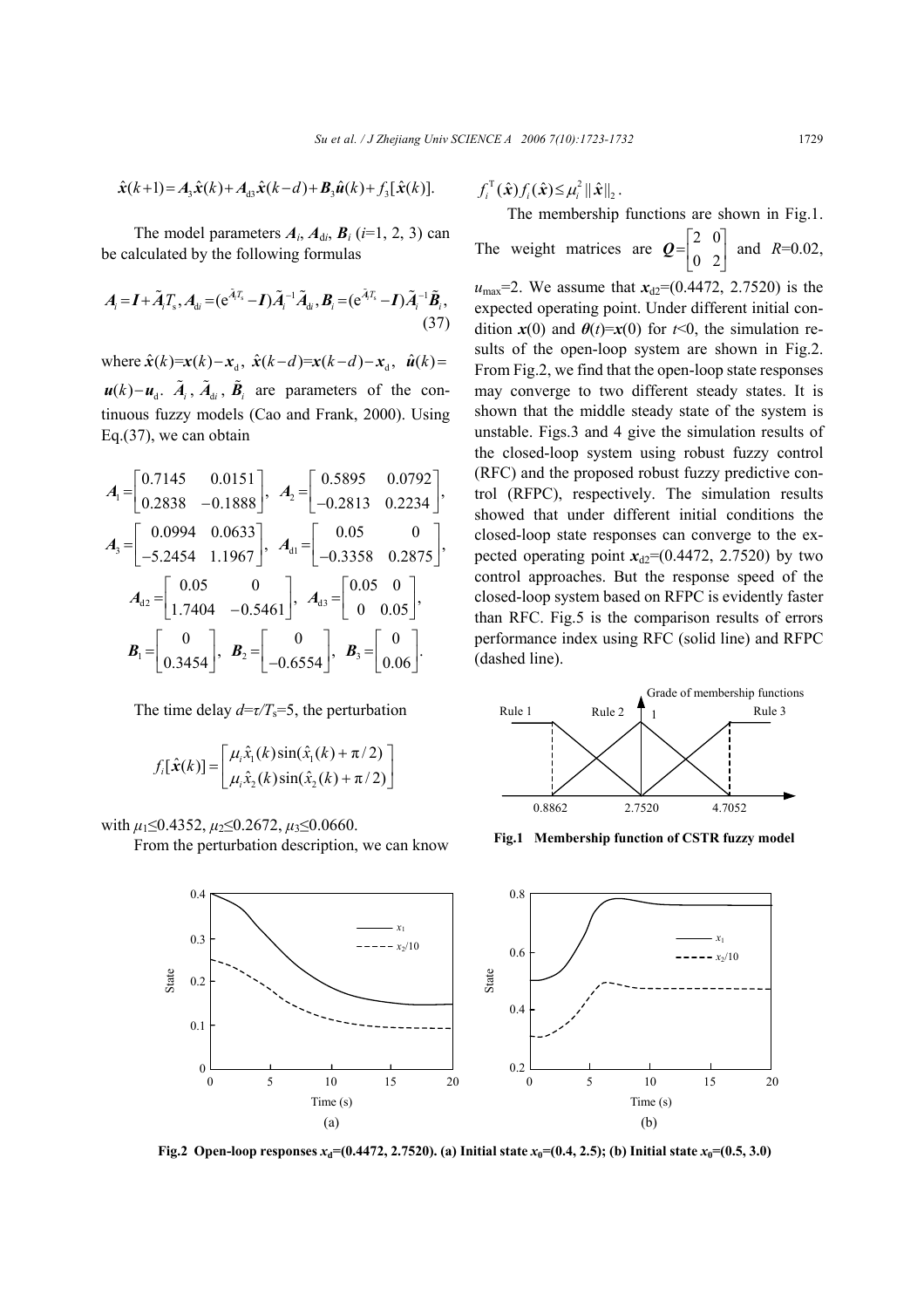To further show the control performance of the proposed RFPC, we assume that the temperature is the process output, i.e.  $y(k) = [0 \ 1]x(k)$ . Fig.6 gives the control results of tracking the set point changes using classical PID, RFC and RFPC respectively. Obviously

a quite satisfactory control result is obtained based on the proposed RFPC.

From these figures, we can see that the control performance of the closed-loop system based on RFPC is obviously better than classical PID and RFC.



**Fig.3** Closed-loop responses via RFC. (a) Initial state  $x_0 = (0.4, 2.5)$ ; (b) Initial state  $x_0 = (0.5, 3.0)$ 



**Fig.4** Closed-loop responses via RFPC. (a) Initial state  $x_0$ =(0.4, 2.5); (b) Initial state  $x_0$ =(0.5, 3.0)



**Fig.5** Comparison of error performance index. (a) Initial state  $x_{10}$ =0.5; (b) Initial state  $x_{20}$ =3.0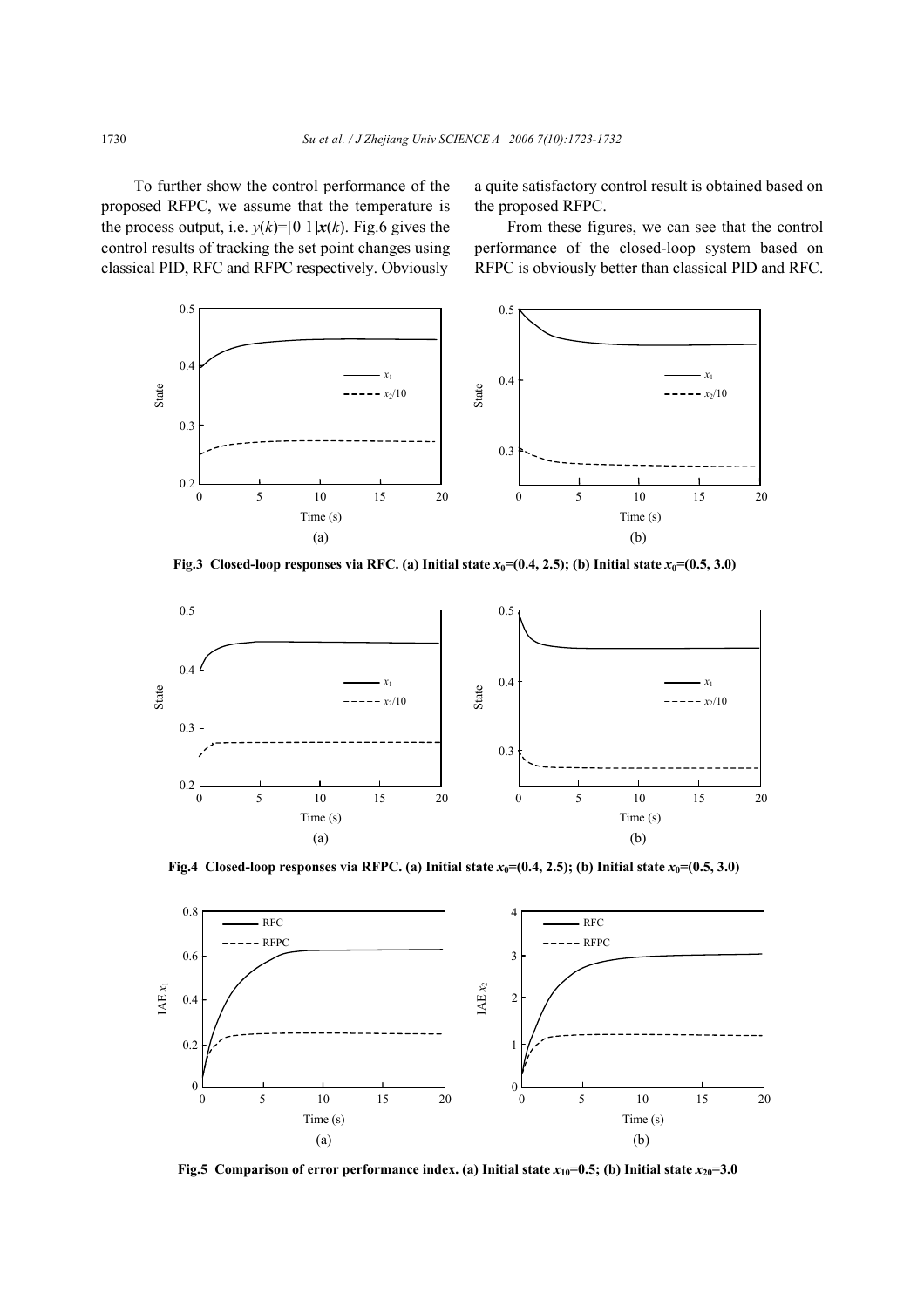

**Fig.6 Comparison results of tracking performance. (a) Output responses; (b) Error performance index** 

#### **CONCLUSION**

This paper has presented an extended robust predictive control approach for input constrained discrete uncertain nonlinear systems with time-delay based on a class of uncertain T-S fuzzy models which satisfy sector bound condition. This approach will convert the min-max optimization problem in robust model predictive control into linear objective minimization problem with LMIs constrains. The state feedback control law is obtained by solving convex optimization of a set of LMIs. A sufficient condition for the robust stability of the system is given. CSTR example shows that the proposed approach is an effective control strategy with excellent tracking performance and strong robustness. The results can also easily be extended to the uncertain nonlinear systems with input time-delay and state multiple time-delays. Possible future research work is how to realize robust predictive control when the time delay and uncertain bound of the system are unknown.

#### **References**

- Boyd, S., Ghaoui, L.E., Feron, E., Balakrishnan, V., 1994. Linear Matrix Inequalities in System and Control Theory. SIAM. Philadelphia.
- Cao, Y.Y., Frank, P.M., 2000. Analysis and synthesis of nonlinear time-delay systems via fuzzy control approach. *IEEE Transactions on Fuzzy Systems*, **8**(2):200-211. [doi:10.1109/91.842153]
- Casavola, A., Famularo, D., Franze, G., 2004. Robust constrained predictive control of uncertain norm-bounded linear systems. *Automatica*, **40**(11):1865-1876. [doi:10. 1016/j.automatica.2004.05.016]
- Hu, X.B., Chen, W.H., 2004. Model predictive control for constrained systems with uncertain state-delays. *International Journal of Robust and Nonlinear Control*, **14**(17): 1421-1432. [doi:10.1002/rnc.963]
- Kothare, M.V., Balakrishnan, V., Morari, M., 1996. Robust constrained model predictive control using linear matrix inequalities. *Automatica*, **32**(10):1361-1379. [doi:10. 1016/0005-1098(96)00063-5]
- Li, P., Wendt, M., Wozny, G., 2000. Robust model predictive control under chance constraints. *Computers and Chemical Engineering*, **24**:829-834. [doi:10.1016/S0098- 1354(00)00398-7]
- Matko, D., Kavsek-Biasizzo, K., Skrjanc, I., Music, G., 2000. Generalized Predictive Control of a Thermal Plant Using Fuzzy Model. American Control Conference. Chicago, Illinois, **3**:2053-2057. [doi:10.1109/ACC.2000.879562]
- Mollov, S., Babuska, R., Abonyi, J., Verbruggen, H.B., 2004. Effective optimization for fuzzy model predictive control. *IEEE Transactions on Fuzzy Systems*, **12**(5):661-675. [doi:10.1109/TFUZZ.2004.834812]
- Nounou, H.N., Passino, K.M., 1999. Fuzzy Model Predictive Control: Techniques, Stability Issues, and Examples. Proceedings of the IEEE International Symposium on Intelligent Control. Cambridge, MA, p.423-428. [doi:10. 1109/ISIC.1999.796692]
- Oblak, S., Skrjanc, I., 2005. Multivariable Fuzzy Predictive Functional Control of a Mimo Nonlinear System. Proceedings of the IEEE International Symposium on Intelligent Control. Limassol, Cyprus, p.1029-1034. [doi:10. 1109/.2005.1467155]
- Sarimveis, H., Bafas, G., 2003. Fuzzy model predictive control of non-linear processes using genetic algorithms. *Fuzzy Sets and Systems*, **139**(1):59-80. [doi:10.1016/S0165- 0114(02)00506-7]
- Takagi, T., Sugeno, M., 1985. Fuzzy identification of systems and its applications to modeling and control. *IEEE Transactions on Systems, Man, and Cybernetics*, **15**:116-132.
- Wang, R.J., Lin, W.W., Wang, W.J., 2004. Stabilizability of